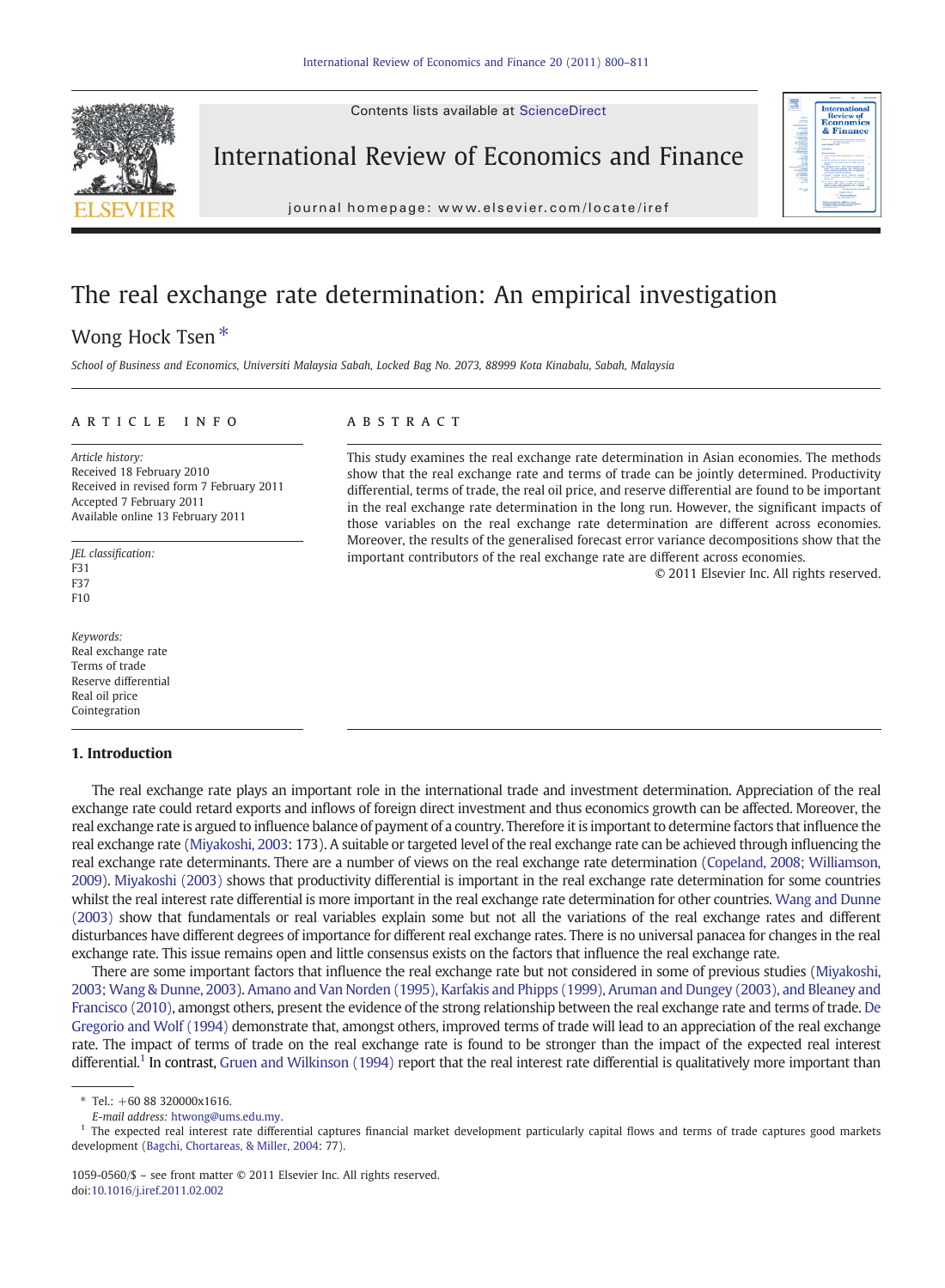|--|--|

Trade openness.

| Year      | Japan | Korea | Hong Kong |
|-----------|-------|-------|-----------|
| 1960-1969 | 19.5  | 26.5  | 163.4     |
| 1970-1979 | 22.9  | 56.0  | 187.1     |
| 1980-1989 | 23.4  | 69.1  | 209.5     |
| 1990-1999 | 18.4  | 61.5  | 265.1     |
| 2000-2005 | 22.8  | 76.8  | 322.4     |
| 2006      | 30.9  | 85.1  | 399.5     |
| 2007      | 34.0  | 82.3  | 405.3     |
| 2008      | 34.2  | 107.0 | 414.1     |

Note: Trade openness is measured by exports plus imports of goods and services divided by GDP and multiplied by 100.

terms of trade in explaining the real exchange rate.<sup>2</sup> Reserve differential could influence the real exchange rate. A country with a high international net-asset position tends to have a strong currency whereas a country with a low international net-asset position tends to have a weak currency. One way to increase international net-asset position is to increase exports through depreciation of the real exchange rate (Wang, Hui, & Soofi[, 2007; Aizenman & Riera-Crichton, 2008](#page--1-0)).

This study examines the real exchange rate determination in Asian economies, namely Japan, Korea, and Hong Kong. These economies adopt different exchange rate regimes and trade openness is not the same. Japan and Korea adopt an independently floating exchange rate regime most of the time, which exchange rate is market-determined and official foreign exchange market intervention is aimed to moderate the rate of change and not to set a level for it. Hong Kong adopts a currency board arrangement most of the time, which an explicit legislative commitment to exchange domestic currency for a specified foreign currency at a fixed exchange rate is carried out ([Fischer, 2008](#page--1-0)). Japan is relatively a closed economy. Korea and Hong Kong are relatively open economies. Trade openness, namely exports plus imports of goods and services to Gross Domestic Product (GDP) of Japan was 25.8% for the period 1960–2008. For Korea and Hong Kong, the trade openness ratios were 70.5% and 295.8% for the same period, respectively (Table 1). Hence this study provides some evidence of the real exchange rate determination in different exchange rate regimes and different degrees of trade openness. More precisely, this study estimates the real exchange rate model of [Chen and](#page--1-0) Chen  $(2007)$  augmented by terms of trade and reserve differential.<sup>3</sup> These two variables are not examined in many previous studies. Moreover, this study examines the period including the Asian financial crisis period, 1997–1998 whereas many previous studies cover up to the period before the crisis ([Miyakoshi, 2003; Wang & Dunne, 2003](#page--1-0)). The residual based tests for cointegration with the Generalised Least Squares (GLS) detrended data of the [Elliot et al. \(1996\)](#page--1-0) (ERS) is used in addition to the uses of the [Johansen \(1988\)](#page--1-0) cointegration method and the [Saikkonen and Lütkepohl \(2000\)](#page--1-0) (SL) cointegration method to examine the cointegration of the variables in this study.

The rest of this study is structured as follows. Section 2 gives a literature review of the real exchange rate determination. [Section 3](#page--1-0) explains the data and methodology used in this study and [Section 4](#page--1-0) presents empirical results and discussions. The [last](#page--1-0) [section](#page--1-0) includes some concluding remarks.

#### 2. A literature review

The [Balassa \(1964\) and Samuelson \(1964\)](#page--1-0) (BS) hypothesis argue that an increase in productivity differential of traded goods to non-traded goods will lead to appreciation of the real exchange rate. [Miyakoshi \(2003\)](#page--1-0) examines the real exchange rate determination between Japan and East-Asian countries, namely Korea, Malaysia, Indonesia, and the Philippines. Productivity differential is found to be more important in the real exchange rates of Indonesia and the Philippines against Japanese yen, respectively whilst the real interest rate differential is found to be more important in the real exchange rates of Korea, Malaysia, and Indonesia against Japanese yen, respectively. Generally, productivity differential and the real interest rate differential shall be considered when estimating the real exchange rates. In contrast, [Wang and Dunne \(2003\)](#page--1-0) investigate the dynamic of the real exchange rates in East Asia, namely Japan, Korea, Malaysia, Singapore, Indonesia, the Philippines, and Thailand. The results of generalised variance decompositions demonstrate that fundamentals such as productivity differential explain some but not all the variations of the real exchange rates and different factors have different degrees of importance for each real exchange rate. Moreover, [Lee, Nziramasanga, and Ahn \(2002\)](#page--1-0) find the real variables, namely terms of trade and industry productivity to have long-run impacts on the real exchange rate whereas the nominal variables, namely relative money supply and current account to have short-run impacts on the real exchange rate between New Zealand and Australia. [Chinn \(2000\), Choudhri and Khan \(2005\),](#page--1-0) [Egert, Lommatzsch, and Lahreche-Revil \(2006\), and Guo \(2010\)](#page--1-0), amongst others, find the importance of the BS hypothesis in the real exchange rate determination.

<sup>&</sup>lt;sup>2</sup> [Chen \(2006\)](#page--1-0) examines the nexus of interest rate and exchange rate and the effectiveness of interest rate defence in six developing countries (Indonesia, Korea, the Philippines, Thailand, Mexico, and Turkey). The results of the Markov-switching specification of the nominal exchange rate with the transition probabilities assumed time varying show that an increase in interest rate will lead to a higher probability of switching to a crisis regime. Thus high interest rate policy may be unable to defend exchange rate. Moreover, a high interest rate would lead to a high exchange rate volatility ([Chen, 2007\)](#page--1-0).

 $3$  [Cavallo and Ghironi \(2002\)](#page--1-0) develop a two-country monetary model with incomplete asset markets, stationary net-foreign assets, and endogenous monetary policy. The model de-emphasises the role of exogenous money supply and emphasises the relationship between the exchange rate and the net-foreign assets and the endogeneity of interest rate setting in exchange rate determination.